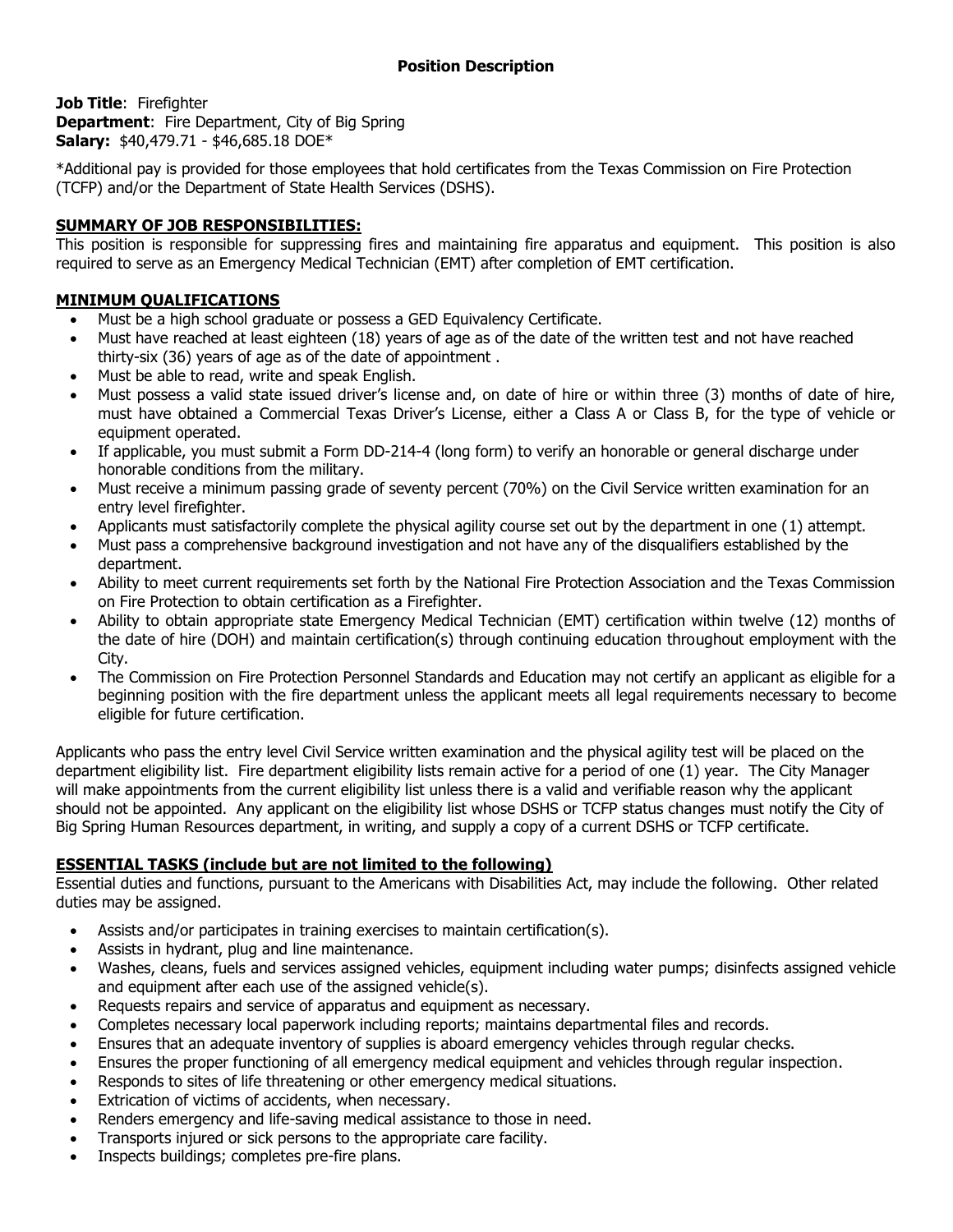- Inspects the working condition of fire equipment on a daily basis.
- Performs housekeeping and grounds keeping duties at the station.
- Provides fire safety information and educational programs to school, church and civic groups.
- Performs other related tasks/duties as assigned by the chain of command.

## **SKILLS, KNOWLEDGE AND ABILITIES REQUIRED BY THE POSITION**

- Experience sufficient to thoroughly understand the work of the position and be able to answer questions and resolve problems.
- Knowledge and level of competency commonly associated with completion of specialized training in the field of work in addition to basic skills typically associated with a high school education or GED.
- Knowledge of basic emergency medical and life-sustaining techniques, including cardiac care, trauma and shock care and ventilation and other CPR techniques.
- Knowledge of departmental rules, regulations, policies and procedures.
- Knowledge and skill in the operation and use of fire equipment and apparatus.
- Knowledge of fire suppression and rescue techniques.
- Knowledge of hazardous materials.
- Knowledge of hydraulics and fire streams.
- Knowledge of State and local fire codes.
- Knowledge of radio communications.
- Knowledge of streets and other local geography.
- Knowledge of universal precautions relating to infection control.
- Skill in driving in emergency situations.
- Skill in extrication techniques and equipment.
- Skill in oral, verbal and written communication.
- Skill in patient assessment.
- Skill in the administration of emergency medical techniques and the use of specialized equipment.
- Skill in the use of a computer.

#### **SUPERVISORY CONTROLS**

The Lieutenant assigns work in terms of general instructions. Completed work is reviewed for compliance with procedures, accuracy and the nature and propriety of the final results.

#### **GUIDELINES**

Guidelines include State laws, medical protocol, city ordinances, building codes and departmental rules, regulations, policies and procedures. These guidelines are generally clear and specific, but require some interpretation in application.

#### **COMPETENCIES**

An employee's performance will be evaluated based on the following competencies: job knowledge, teamwork, customer service, flexibility, and work ethic.

#### **COMPLEXITY**

The work consists of duties related to fire suppression, fire equipment operation, patient care and transportation. The variety of emergency situations encountered at fire scenes and the need to determine appropriate medical procedures for a wide variety of situations contributes to the complexity of the work.

### **SCOPE AND EFFECT**

The purpose of this position is to suppress fires and administer emergency medical care to victims as an agent of the physician. Successful performance helps ensure the protection of life and property by ensuring the timely arrival of personnel and equipment.

## **PERSONAL CONTACTS**

Contacts are typically with co-workers, other city employees, other emergency service providers including but not limited to hospital personnel, victims of accidents and their families, students and the general public.

#### **PURPOSE OF CONTACTS**

The purpose of contacts is typically to exchange information, resolve problems and provide services.

#### **PHYSICAL DEMANDS**